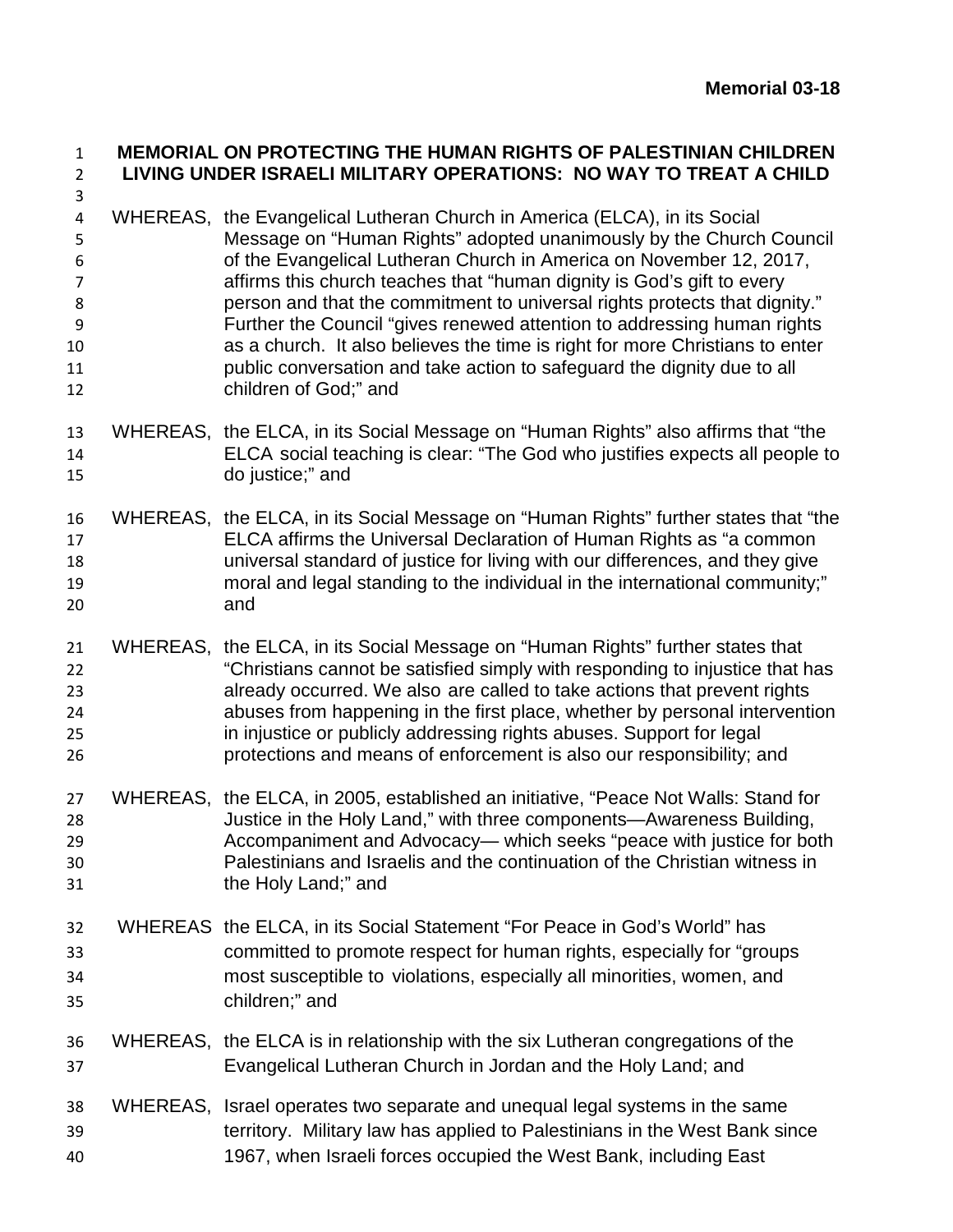| 41<br>42<br>43                                           | Jerusalem, and the Gaza Strip. Jewish settlers, however, who reside<br>within the bounds of the occupied West Bank, in violation of international<br>law, are subject to the Israeli civilian legal framework; and                                                                                                                                                                                                                                                                                                                                                                                                                                                                                                                            |
|----------------------------------------------------------|-----------------------------------------------------------------------------------------------------------------------------------------------------------------------------------------------------------------------------------------------------------------------------------------------------------------------------------------------------------------------------------------------------------------------------------------------------------------------------------------------------------------------------------------------------------------------------------------------------------------------------------------------------------------------------------------------------------------------------------------------|
| 44<br>45<br>46<br>47                                     | WHEREAS, Israel is the only country in the world that automatically and systematically<br>prosecutes children in military courts that lack fundamental fair trial rights<br>and protections; detaining and prosecuting an estimated 500 to 700<br>Palestinian children in military courts each year; and                                                                                                                                                                                                                                                                                                                                                                                                                                      |
| 48<br>49<br>50<br>51<br>52<br>53<br>54                   | WHEREAS, Palestinian children detained in the Israeli military detention system<br>commonly report being arrested in the middle of the night and typically<br>arrive to interrogation bound, blindfolded, frightened, and sleep deprived,<br>and often give confessions after verbal abuse, threats, physical and<br>psychological violence that in some cases amounts to torture. Israeli<br>military law provides no right to legal counsel during interrogation; 96<br>percent of children have no parents present during interrogation; and                                                                                                                                                                                               |
| 55<br>56<br>57<br>58                                     | WHEREAS, Israel has ratified the Convention on the Rights of the Child on October 3,<br>1991, which states—in article 37(a), that "no child shall be subject to<br>torture or other cruel, inhumane or degrading treatment or punishment;"<br>and                                                                                                                                                                                                                                                                                                                                                                                                                                                                                             |
| 59<br>60<br>61<br>62                                     | WHEREAS, after 50 years of Israeli military occupation the situation for children living<br>in the Occupied Palestinian Territory (the West Bank, including East<br>Jerusalem, and the Gaza Strip) continues to deteriorate, making children<br>increasingly vulnerable; therefore, be it                                                                                                                                                                                                                                                                                                                                                                                                                                                     |
| 63<br>64<br>65<br>66<br>67<br>68<br>69<br>70             | RESOLVED, that the Metropolitan Chicago Synod Assembly memorialize the 2019<br>ELCA Churchwide Assembly, requesting the Assembly call on the State of<br>Israel to guarantee basic due process rights in the Israeli military court<br>system; respect and ensure the absolute prohibition against torture and ill-<br>treatment in accordance with international law, specifically the UN<br>Convention on the Rights of the Child; and call on the government of the<br>United States to fully implement and enforce the U.S. Foreign Assistance<br>Act; and be it further                                                                                                                                                                  |
| 71<br>72<br>73<br>74<br>75<br>76<br>77<br>78<br>79<br>80 | RESOLVED, that the Metropolitan Chicago Synod Assembly memorialize the 2019<br>ELCA Churchwide Assembly, requesting the ELCA presiding bishop and<br>the bishops and staff of every ELCA synod to advocate with elected<br>officials, encouraging them to ensure that United States taxpayer funds,<br>including the over \$3 billion annual foreign aid to Israel, do not support<br>military detention, interrogation, abuse, or ill-treatment of Palestinian<br>children in violation of international law, including, but not limited to: cruel,<br>inhumane or degrading treatment, stress positions, hooding, death<br>threats, coerced confessions, and denial of parents or legal counsel during<br>interrogations; and be it further |